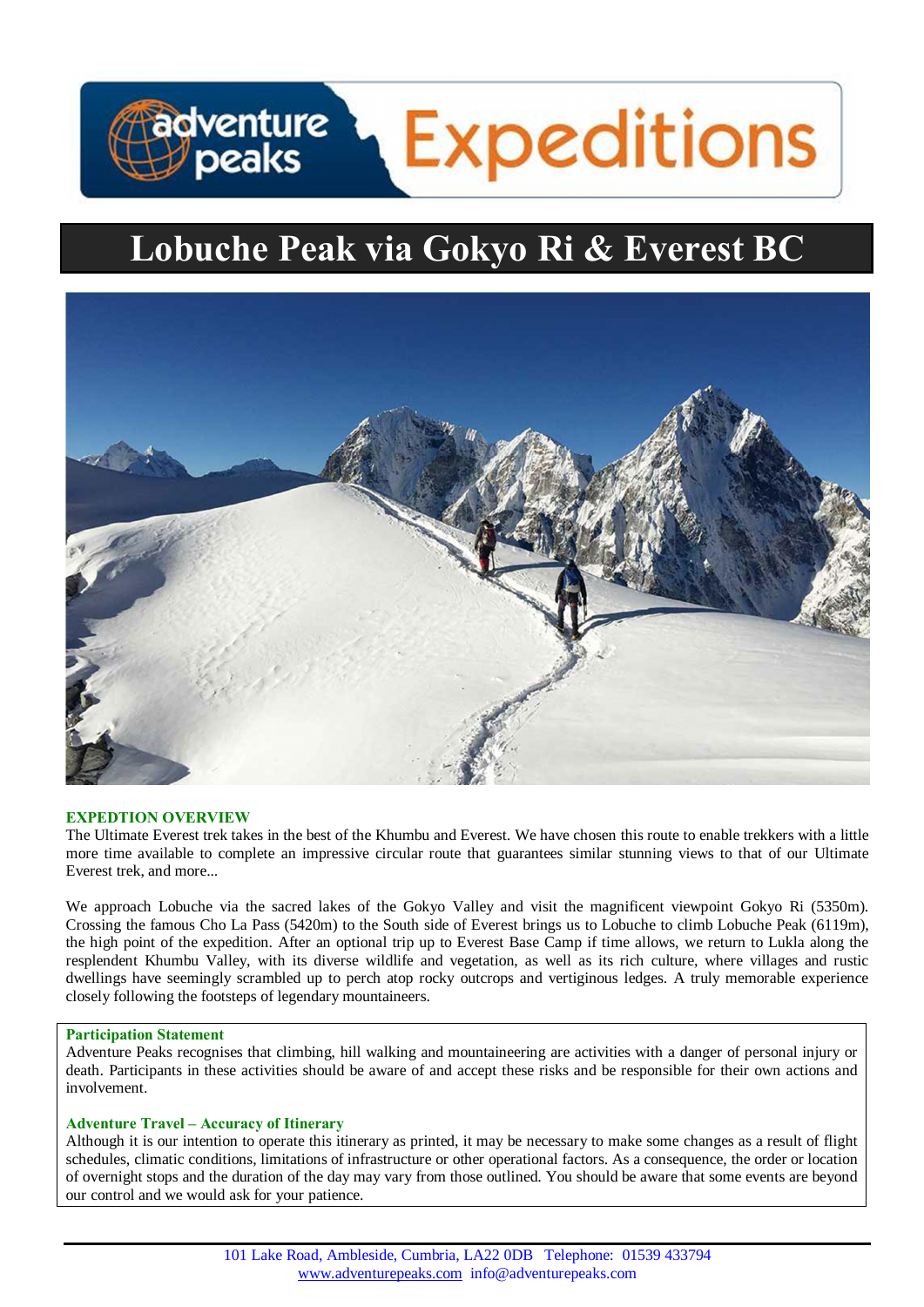#### **PREVIOUS EXPERIENCE/FITNESS**

This expedition is ideal for those looking for a challenging expedition to the Himalaya. We recommend that you have experience of at least Scottish Grade 1 and are a regular hillwalker with a reasonable head for heights; for instance you have completed a winter mountaineering or Alpine introductory course PD+.

#### **GROUP AND LEADERS**

A fully qualified UK leader will accompany all groups of six or more passengers. He/she will be assisted by an experienced Nepali leader. Smaller or private groups will be led by an English speaking Nepali guide. This trip is exclusive to Adventure Peaks.

# **WEATHER**

The weather should be pleasant during the day with cooler evenings and nights. Nepal is mostly dry from late September to May (the trekking season) and is coldest from December to February. The higher you are the cooler it will be. In spring afternoon cloud tends to build up in the afternoon and can obscure the views. Walkers should realise however that weather in the high mountains is unpredictable and should be prepared for this.

#### **WHAT TO CARRY**

This trek is fully supported by a team of porters who will transport your main baggage. You will only need to carry a light daypack at the very most on the trekking days however a 45-50L rucksack will be needed to allow you to carry your sleeping bag etc. to the high camp on Lobuche.

## **CATERING ARRANGEMENTS**

In the morning you can enjoy an early hearty breakfast of cereal, porridge, eggs and toast so you are fuelled up and ready to leave the teahouse whilst its still fairly cool. Lunch is usually in a teahouse by the side of the trail or a picnic if there are no suitable places to eat. On arriving at your overnight teahouse you will be ready for a well earned cup of tea and biscuits - this leaves an hour or so to either rest or explore before a fine three course evening meal. Please remember that as the lodges like to source most of their supplies locally, the evening menus may appear repetitive. For pure good, hearty energy giving food you cannot beat the Nepalese staple, Dal Bhat, but most establishments will also offer choices of westernised food. There are plenty of opportunities to supplement your diet by buying snacks and drinks from the shops you pass along the way.

#### **ACCOMMODATION**

In Kathmandu you will stay in a 3\* hotel in rooms with private facilities. Twin, double or single rooms are available. On trek we utilise Nepalese trekking lodges (teahouses) which are locally owned and run fairly basic establishments providing good food, accommodation with 3-4 beds arranged in dormitories (doubles sometimes available, please request). You will need a sleeping mat and sleeping bag. There is a central dining/sitting room where food and drinks are served. Toilet facilities are usually outside. Despite the basic facilities, it is a great experience to share the company of local families who will often entertain with local songs and dance!

#### **LANGUAGE AND TIME**

**Language:** Nepali is the official language but English is the -commercial olanguage and is widely spoken.

**Time:** GMT+5hr 45min (CET). No daylight saving time at present.

### **HEALTH**

All our UK leaders hold first aid certificates and carry a fully equipped first aid kit for medical emergencies. However you should bring your own supplies of plasters, blister prevention pads (Compeed), Paracetamol etc. and any medication you are taking. There are no compulsory vaccinations for Nepal but the following are recommended: TB, Hepatitis A, Tetanus, Polio, Typhoid and possibly Rabies. Malarial prophylaxis is only required if you are visiting the lowland region on an extension to Chitwan NP. Consult your GP or a vaccine specialist for professional advice or refer to Fit For Travel. Tap or stream water should never be drunk without first sterilizing with chlorine dioxide tablets or by boiling.

#### **INSURANCE**

Insurance which covers mountain rescue, evacuation and medical expenses is **essential**. You should note there are no official mountain rescue services in Nepal and that any evacuation in the event of a serious medical emergency to the nearest hospital will be by land or military helicopter. We will require a copy of your insurance prior to departure. Please also ensure your insurance covers you for trekking above 5000m (some will exclude this option).



#### **ALTITUDE**

If you are new to altitude you may have concerns about the effects. Dongt worry because our itineraries allow sufficient time to acclimatise, and altitude rarely causes anyone any problems on this trip. The best way to avoid such symptoms is to walk at a gentle steady pace and drink plenty of fluid.

### **USEFUL TIPS**

Just in case your main luggage goes missing en route, it is a good idea to wear your boots on the plane. Most other things can be replaced but comfortable, well worn-in boots cannot. Pack important items in strong plastic bags.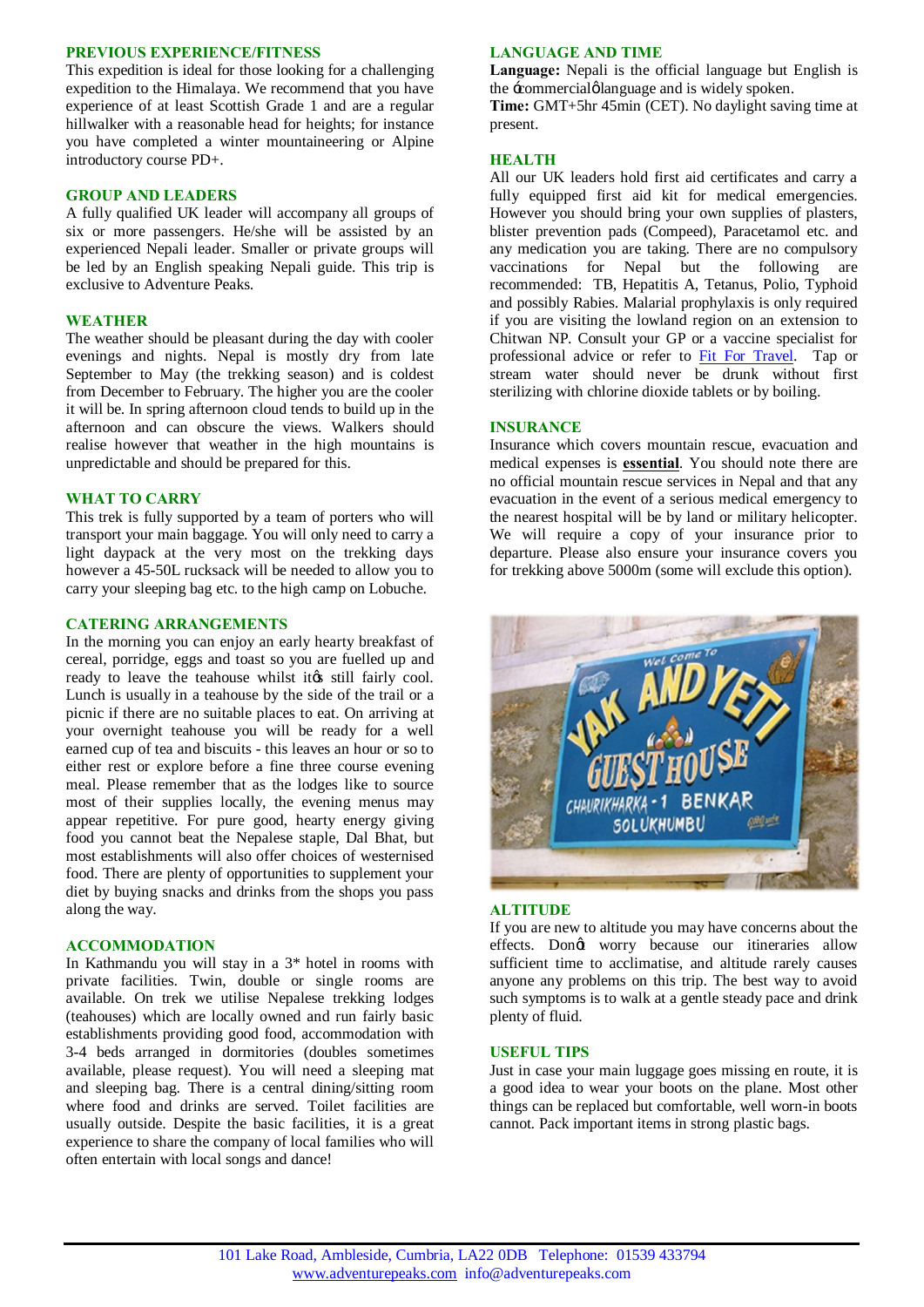# **EQUIPMENT**

A detailed equipment list is provided on booking but normal winter walking equipment is all that is required, together with a three to four season sleeping bag which can be hired from us. For equipment purchases Adventure Peaks offers a 15% discount off the RRP from the shop in Ambleside or online.



# **BAGGAGE**

For your own comfort travel light. Normally airlines restrict baggage to 20kg and on trek the weight for porters should be kept to 15kg, (you will be wearing boots and one set of trekking clothes). 15kg is also the most you are allowed on the flight to Lukla. (10kg Hold and 5kg hand luggage). Some items can be left at the hotel in Kathmandu for your return.

# **VISAS AND PERMITS**

UK citizens and most EU nationals can purchase Visas on arrival. You will need the payment of US\$40 ready in cash and two passport sized photographs. All other countries should check with their local embassy. Passports must be valid for at least six months after the end date of the trip.

## **LOCAL COSTS**

All accommodation and most mealsare included; please see the itinerary page for full details. Additional costs would include any drinks or snacks outside of mealtimes and personal spending.

#### **CURRENCY**

The currency in Nepal is the Rupee (NPR) but you cannot get rupees outside of Nepal - therefore take UK sterling or US\$ and exchange on arrival in Kathmandu. Dongt try and change money in the street in Nepal as it is illegal. ATMs and change bureaux are available in the arrivals hall at the airport and in Kathmandu. It is best to change all the money you need in Kathmandu. There are ATMs in Lukla and Namche Bazaar, but these should not be relied on.

#### **TIPPING**

Tipping is an accepted part of life in Nepal. We generally tip our local staff as a whole and would recommend around US\$150 per person. Tipping at restaurants and in hotels is normal practice.

#### **ADVENTURE PEAKS KITBAG**

All Adventure Peaks clients who reside in the UK will receive a **FREE** kitbag for any treks outside the UK. The bag will be posted to you approx. 3 weeks prior to your departure. If you have travelled with us before and already have an Adventure Peaks kitbag, or reside outside the UK, we will send an alternative gift.

#### **FLIGHTS AND JOINING ARRANGEMENTS**

Flights are NOT included as part of this holiday. (Our itinerary assumes you take an overnight flight in each direction. If a daytime flight is taken on the return, you will arrive home a day earlier). Adventure Peaks would be delighted to arrange your flights for you. The earlier you book, the better price we can obtain for flights. The cost of flights will be quoted to you separately and will vary with departure and booking date. There are a lot of airlines which fly from the UK to Kathmandu, and we are able to obtain preferential rates with some of these. Whatever flight you take, you will be met at the airport and transferred to the hotel in Kathmandu.

#### **The rendezvous for this trip is the ARRIVALS HALL AT KATHMANDU AIRPORT when your flight comes in on Day 2.**

**PLEASE ENSURE YOU DO NOT PURCHASE YOUR INTERNATIONAL TRAVEL (FLIGHTS OR OTHER) UNTIL WE HAVE GUARANTEED YOUR TRIP IS RUNNING.**

## **DELAYS – LUKLA FLIGHTS**

We allow extra time in the itinerary for bad weather causing delays at Lukla. If you are delayed longer our agent will try to secure alternative seats or obtain options on helicopters which can fly in less good weather. If the flights are delayed over night, accommodation can be provided on a B+B basis at an extra cost. If helicopter flights are utilised you will need to cover this cost inclusive of your leader to portion (variable cost depending on group size but approx: \$400 p/p in total each way). Where required we can re-book/change your International flights but additional costs may/will be incurred. All additional payments would need to be paid for in Kathmandu (card payments accepted).

If you are unable to accept this, you may want to consider an alternative trip less dependent on weather e.g. The Annapurna Region. You would be responsible for all costs associated with the trip finishing early or you leaving a trip early.

#### **EXTENSIONS**

- · **Everest Panoramic Flight** (from Kathmandu)
- · **Chitwan National Park Safari** (+4 or 5 days)

*FOR PRICES AND MORE DETAILS PLEASE SEE OUR WEBSITE OR CONTACT OUR OFFICE*